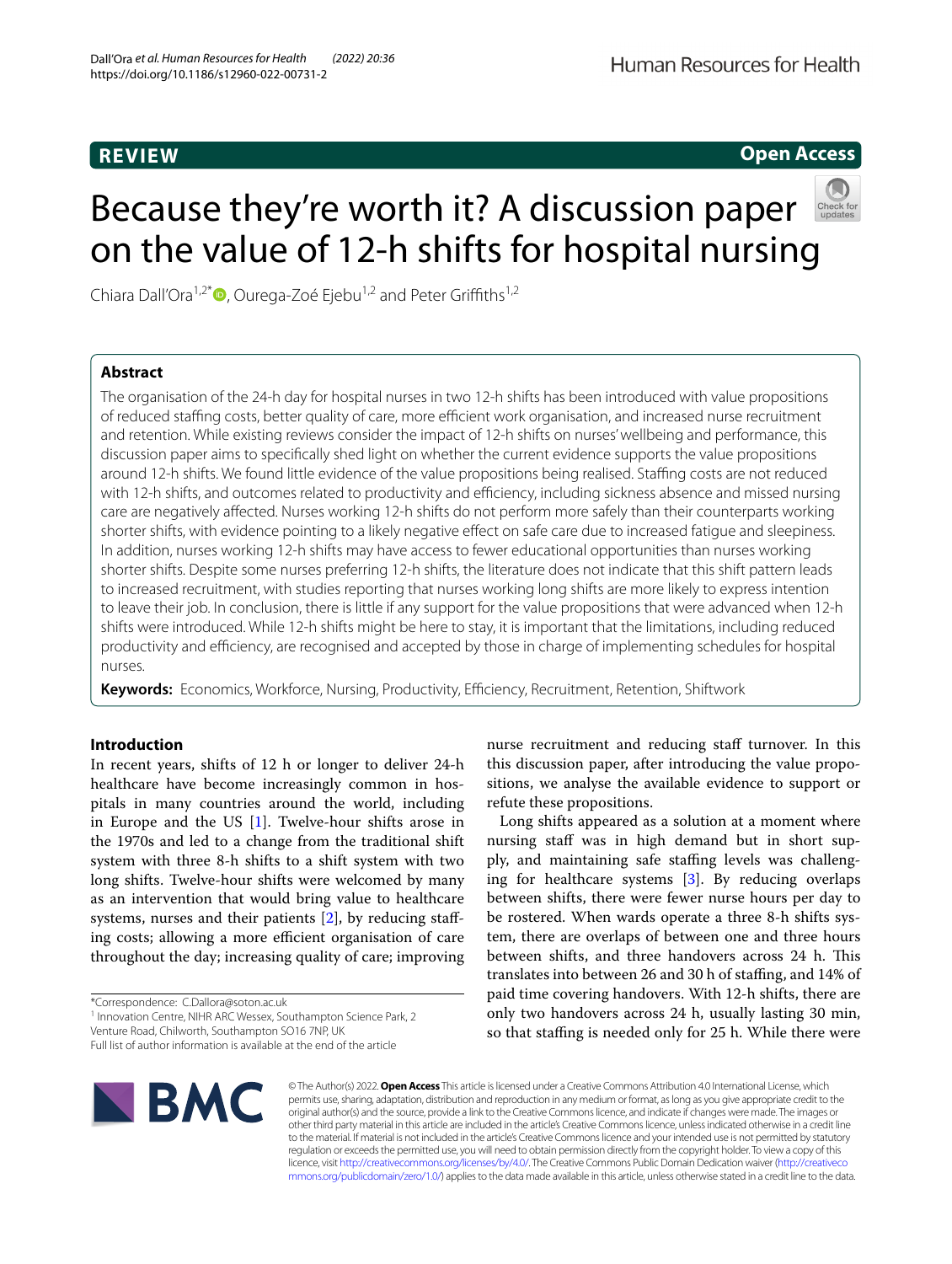no economic benefts for nurses who would still work the same weekly hours, and therefore receive the same salary, reorganising the 24-h day with two shifts would lead to fnancial savings for healthcare systems. Estimates from early studies indicated savings of 10 nursing hours per day in a 32-bed unit when registered nurses worked 12-h shifts compared to 8-h shifts  $[3]$  $[3]$ .

Early reports generally concluded that the quality of care was also improved, although empirical evidence offered at the time was mostly referring to higher continuity of care due to patients seeing the same nurse throughout the day  $[4, 5]$  $[4, 5]$  $[4, 5]$  $[4, 5]$ . Benefits were attributed to lower risk of information being lost or miscommunicated during handover, and improved staff morale. These long shift patterns rapidly became the norm in the US and were later introduced in the UK with the same assumptions: "to increase continuity [of care] and reduce costs", as well as improving systems' productivity [\[6](#page-5-5)].

While defning productivity in healthcare is challenging [[7,](#page-5-6) [8\]](#page-5-7), traditionally, a system's productivity is calculated by measuring how much output is produced from the available resources (inputs)  $[9]$  $[9]$  $[9]$ . Efficiency relates to how such resources are used, with the goal of reducing waste in inputs. Similarly to productivity, efficiency in healthcare is not clearly defned [[10](#page-5-9)], and productivity and efficiency are often used interchangeably  $[11, 12]$  $[11, 12]$  $[11, 12]$  $[11, 12]$ , with nursing often being viewed as a cost-centre for healthcare systems rather than generating value through the care it provides  $[13]$ . This, coupled with chronic underfunding of healthcare systems, has led many to conceptualise productivity in healthcare as doing "more with the same", and efficiency as "the same with less"  $[14]$  $[14]$ .

A further major challenge managers in healthcare systems are currently faced with is that of recruiting and retaining nursing staf, especially registered nurses [[15–](#page-5-14) [17\]](#page-5-15). When 12-h shifts were frst introduced, a major supporting argument was their ability to attract and retain nursing personnel, because of the intrinsic benefts for employees. These include higher number of days off, and, as a result, better work-life balance, reduced travel and parking costs, better opportunities to spend time with family and friends, and lower childcare costs [[2,](#page-5-1) [6](#page-5-5), [18–](#page-5-16)[20](#page-5-17)].

Notwithstanding the value propositions that 12-h shifts would offer, there is inconsistent and contradictory evidence on the efects of 12-h shifts on nurses' wellbeing and job performance. Some early reports from the US indicated that nurses working long shifts experienced lower emotional exhaustion and were more satisfed with their schedule and their job in comparison to nurses working short shifts [\[21](#page-5-18)]. In contrast, several large observational studies point to adverse efects on both quality of care and staff outcomes [[22](#page-5-19), [23\]](#page-6-0). Such evidence leads many to question whether 12-h shifts should be adopted routinely. On the other hand, the widespread use of 12-h shifts may be a sign that these shifts are valued by healthcare managers or preferred by some nurses.

If such shifts continue to be widely used despite evidence that indicates possible harm, it is important to understand whether the perceived 'value' that is associated with this working pattern is realised. Therefore, in this paper, we will consider the potential value of long shifts in hospital nursing in terms of reduced staffing costs for the healthcare provider, efficient organisation of care, improved quality of care, and increased nurse recruitment and retention. Drawing from literature and search strategies from our previous reviews on shift patterns [\[23](#page-6-0), [24\]](#page-6-1), we expanded our search strategy for this current paper. Searches were updated in February 2022. Using Econlit, CINHAL and Medline, we combined terms pertaining to shift patterns, hospital nursing and outcomes related to value as reported in Additional fle [1](#page-5-20). While we have attempted to be explicit about our approach and have drawn on other reviews that have used more formal and comprehensive approaches to fnding and selecting literature, this discussion is not based on a comprehensive review of the literature.

#### **Reduced stafng costs**

The empirical evidence relating to 12-h shifts and staff deployment and associated costs is very limited. If, as is claimed, 12-h shifts mean that nurse-to-patient ratios can be maintained with fewer overall nursing hours per day, one would expect to see reductions in nursing hours per day associated with increased use of long shifts. Nonetheless, the direct evidence, limited to a single-site study of nurses' rosters, found that on wards where higher proportions of 12-h shifts were deployed daily, there was no reduction in nursing hours worked per day. In addition, there was no reduction in nurse staffing costs per patient day when higher proportions of nurses worked 12-h shifts. Wards using a mixed shift system with diferent shift lengths had higher staffing costs, possibly because the mix of short and long shifts necessitated more, not fewer handovers [[25](#page-6-2)]. While there may be little direct evidence of direct costs, other factors that may infuence efective staf deployment and costs may be afected by 12-h shifts, including sickness absence. Higher sickness absence leads to increased wage bills as both the staf member and any replacement, usually more expensive workers from an external agency [\[26](#page-6-3)], must be paid.

When studies use objective shift and absence data linked to payroll and longitudinal methods, higher proportions of 12-h shifts are associated with higher sickness absence  $[21]$  $[21]$ , These are studies with samples ranging between 1944 [[27–](#page-6-4)[29](#page-6-5)] and 38,699 nurses [[29\]](#page-6-5) in England,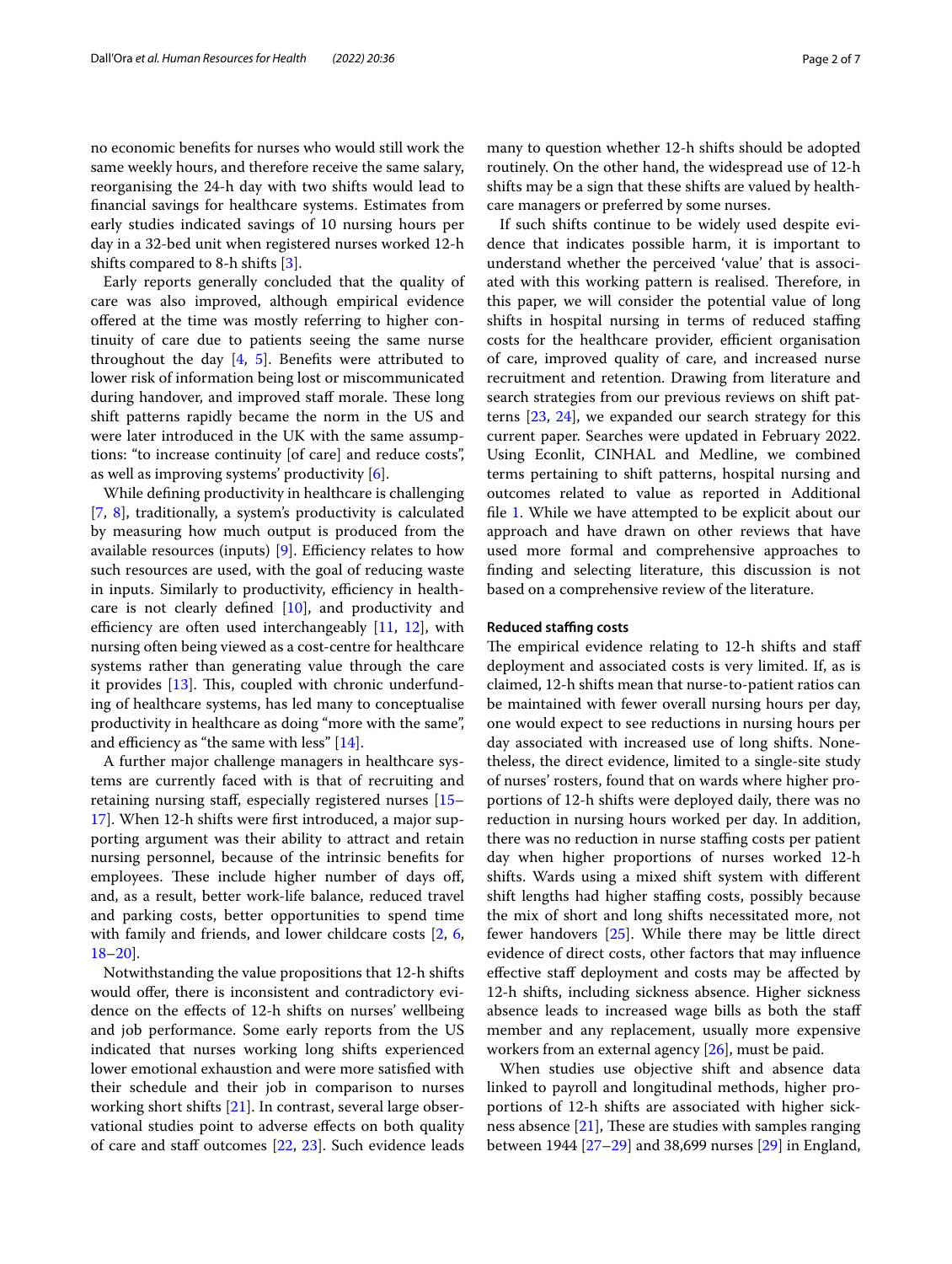Denmark and Finland. In one study, authors found that 6 months after 12-h shifts were introduced, in a typical ward with 30 nurses working full-time, there would be approximately 12 extra hours of sickness absence per week, compared to 8 h of sickness absence per week under an 8-h shift system [[28\]](#page-6-6). Nevertheless, a survey found that nurses working 12-h shifts reported missing fewer shifts due to sickness yet when cross-referencing the subjective responses to payroll data, no diferences in sickness absence rates between nurses working 8- and 12-h shifts were found [[21](#page-5-18)].

Nurses might experience higher sickness absence when working long shifts as the additional days off resulting from the compressed working week might not be enough to recover. Resorting to sickness absence to recover from acute fatigue would be best captured by short-term sickness absence episodes, and long shifts have been associated with both short and long-term sickness absence [\[27](#page-6-4)].

In summary, the value proposition that 12-h shifts lead to reduced direct stafng costs has not been supported by evidence. While the absence of evidence does not indicate that the opposite is true, the evidence that there is an association with increased sickness absence means that there is a mechanism by which stafng costs might be increased rather than decreased when long shifts are worked. More robust economic evaluations are required to shed light on the cost implications of diferent shift lengths.

#### **Efficient organisation of care**

Despite the challenge of defining efficiency in healthcare, the widely researched concept of missed care in nursing provides a means of exploring the impact of shift patterns on the efficient organisation of care. Missed nursing care, also referred to as unfnished care, rationed care [\[30](#page-6-7)] or care left undone [\[31\]](#page-6-8) refers to care that was deemed necessary but was not completed during a worked shift. This could include not administering medication at the right time, not monitoring patients' vital signs, and failing to talk to patients about their care. While some level of care omission may be inevitable, if long shifts improve efficiency, the rate of missed care should be unafected for a given staf-to-patient ratio, or reduced if total hours are the same, assuming other inputs are unchanged. Contrary to this expectation, research drawing on a survey of more than 30,000 nurses across 12 European countries found that after controlling for the patient-to-nurse ratio, higher rates of care activities left undone were reported by nurses working 12-h shifts, compared to nurses working 8-h shifts [[1](#page-5-0), [32](#page-6-9)]. When considering an objective measure of missed care—i.e. compliance with a vital signs monitoring protocol, no improvement in compliance was found for registered nurses working more 12-h

shifts than their counterparts (controlling for total hours) [[33\]](#page-6-10).

Nonetheless, the association between long shifts and missed care is at least plausible, because nurses might need to pace themselves to maintain energy throughout the shift. Nurses may slow the level of activity down as the shift progresses, either as a direct result of fatigue or as a deliberate countermeasure to manage rising fatigue. This has been reported by nurses who, after 12-h shifts were implemented, found they were leaving some care activities incomplete because of the intensity of work over an extended period of time [\[34\]](#page-6-11). A further countermeasure might be increasing the proportion of break length during the shift. A pilot study of 24 nurses found that after 12-h shifts had been introduced, the proportion of break time (as opposed to total break time which is expected to increase with longer shifts) had increased compared to that during 8-h shifts [[19\]](#page-5-21). Similarly, in a time-and-motion study of 10 wards, it was found that the amount of direct patient care had reduced under 12-h shifts, as demonstrated by nurses having more unofficial breaks during the shift [\[35](#page-6-12)]. Such time-and-motion studies would provide valuable evidence around the actual productivity of nurses under diferent shift systems, but there is a dearth of such studies in the current research landscape.

Recent studies have explored the efect of long shifts on what has been termed "ancillary nursing work" [ $36$ ]. The term refers to activities that cannot be classifed as "direct" patient care, and therefore can easily be overlooked and dismissed as 'unproductive', and so are often targeted for efficiency savings. There are numerous examples where a focus on proportion of direct care time as a measure of productivity reinforces this perception [[37\]](#page-6-14). While emotional intellectual and organisational activities are key dimensions of nursing work, in a context of understafng and under resourcing, nursing productivity might be misrepresented as direct patient care only  $[38]$  $[38]$ . This is of relevance to 12-h shifts because additional staf during the overlap between shifts is, therefore, assumed to be unproductive. While some overlap for a handover may be necessary ancillary work, any time above this is assumed to have no additional value and so there is assumed to be no detriment when one handover is eliminated. Indeed, as previously noted, eliminating a handover is potentially benefcial as each handover is an opportunity for vital information to be lost.

The available evidence suggests that overlaps between shifts may have provided useful opportunity for a range of ancillary work including staf education and continuous professional development and discussion with colleagues about patients. Such activities are potentially crucial to the delivery of safe and efective care and so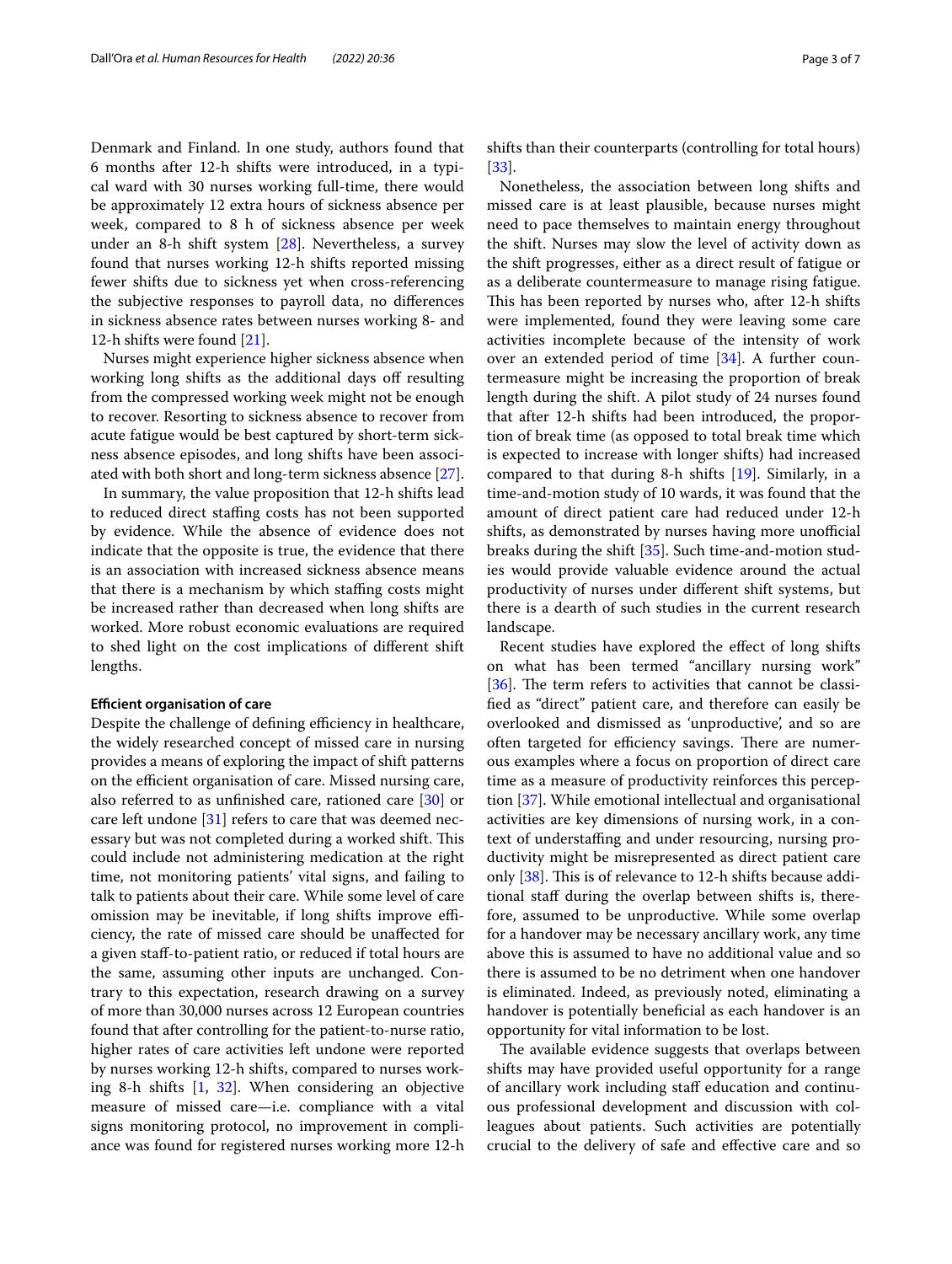the assumption that they are without value and that the time is simply unproductive is, at best, questionable [\[39](#page-6-16)]. Two cross-sectional surveys found that nurses working 12-h shifts reported reduced access to continuing educational opportunities and to less opportunity for discussions around patient care with colleagues compared to those working 8-h shifts. Rather than reducing information loss by eliminating a handover, nurses working long shifts were more likely to report that important patient information was being lost during handovers [\[39](#page-6-16), [40\]](#page-6-17). While the ultimate value of such work for safe and efective patient care should not be assumed, nor should the opportunity for staf to discuss care and to engage in professional development be readily dismissed as unproductive.

In summary, removing the overlap and handover between shifts that results from introducing 12-h shifts does not appear to lead to a more efficient organisation of care through the day, with nurses possibly reducing their pace to save energy to manage until the end of the shift. A few studies indicate that opportunity to complete potentially valuable ancillary work is reduced under 12-h shift systems.

#### **Improved quality of care**

The implementation of long shifts has led many to question the impact they would have on nurses' cognitive and task performance during the shift. Besides increasing fatigue levels [\[41](#page-6-18)], working consecutive 12-h shifts has been associated with sleepiness and reduced sleep times [[42–](#page-6-19)[44](#page-6-20)], and performance and safety might be consequently afected. Just a decade after 12-h shifts had been widely adopted in the US, studies emerged to examine how the quality of care had been affected  $[4]$  $[4]$ . A metaanalysis of fve studies found that the risk of making an error was signifcantly higher for nurses working 12-h shifts than for those working less than 12 h. Error was defned as self-reported error in three studies, and in two studies as nurse-reported frequency of adverse patient outcomes, including complaints from patients and family [[45\]](#page-6-21).

Recent studies have used more objective measures, but have generally only reported on the performance of nurses working 12-h shifts (with no comparison) [\[46](#page-6-22), [47\]](#page-6-23) and thus, are largely uninformative, although fndings do suggest increasing errors and reduced cognitive performance over the course of consecutive long shifts [[47,](#page-6-23) [48](#page-6-24)]. A single pilot study compared cognitive errors in 28 nurses working 8 or 12-h shifts fnding no statistically signifcant diference in cognitive performance [\[49](#page-6-25)]. Overall, while increased performance impairments when nurses work 12-h shifts are plausible due to their impact on fatigue and sleep, the lack of objective shift and outcomes data means the current evidence is weak.

A further value proposition resulting from removing a handover during the day is higher continuity of care due to patients seeing the same nurse throughout the day. The evidence around this is, however, mixed. In some qualitative studies, nurses report higher continuity of care and better communication with patients when working long shifts [\[39](#page-6-16), [50\]](#page-6-26). In contrast, some nurses report that continuity of care decreased with 12-h shifts because they are away from work for longer due to having more days of  $[24]$  $[24]$ . These mixed views are echoed in quantitative studies which did not fnd any specifc shift length to enhance or decrease continuity of care  $[36, 51]$  $[36, 51]$  $[36, 51]$ . The methods used make it hard to distinguish the facets of continuity being reported, although it appears that perceptions may vary depending on whether continuity within a working day versus between days is the focus.

In summary, while some nurses report that long shifts facilitate continuity of care, this is not supported by observational studies of associations and no empirical data indicate that long shifts lead to better quality of care in terms of reduced errors.

#### **Increased recruitment and retention**

Despite the frequency with which the claim of improved recruitment and retention is made, we often found chains of citation where papers cited others in support of the assertion, which in turn cited other sources with none providing substantive empirical evidence. For some examples, see  $[18, 40, 52, 53]$  $[18, 40, 52, 53]$  $[18, 40, 52, 53]$  $[18, 40, 52, 53]$  $[18, 40, 52, 53]$  $[18, 40, 52, 53]$  $[18, 40, 52, 53]$ . The available evidence instead focuses on perceptions of small samples of nurses already employed in a setting who pilot 12-h shifts [\[54](#page-6-30)]. Quantitative evidence concluded that in units with 12-h shifts there was a lower nurse vacancy rate, but a higher nurse turnover rate  $[21]$ . Such a finding would be consistent with a positive efect on recruitment, but a negative one on retention, although it would be wrong to make too strong an inference from such limited evidence, and diferences in recruitment and retention might have to do more with the nature of the nursing work in diferent units.

A major limitation of existing research is that studies fail to report how long 12-h shifts had been introduced for prior to their evaluation, and whether the implementation had been supported or even requested by the nursing personnel. This is important because responding to staff preferences and choice when it comes to shift patterns may play an important role in recruitment and retention [\[55\]](#page-6-31). For instance, some discrete choice experiment studies have focused on nurses' job preferences and revealed their preferences for fexible shift patterns, among other workplace characteristics [[56](#page-6-32)[–58](#page-6-33)].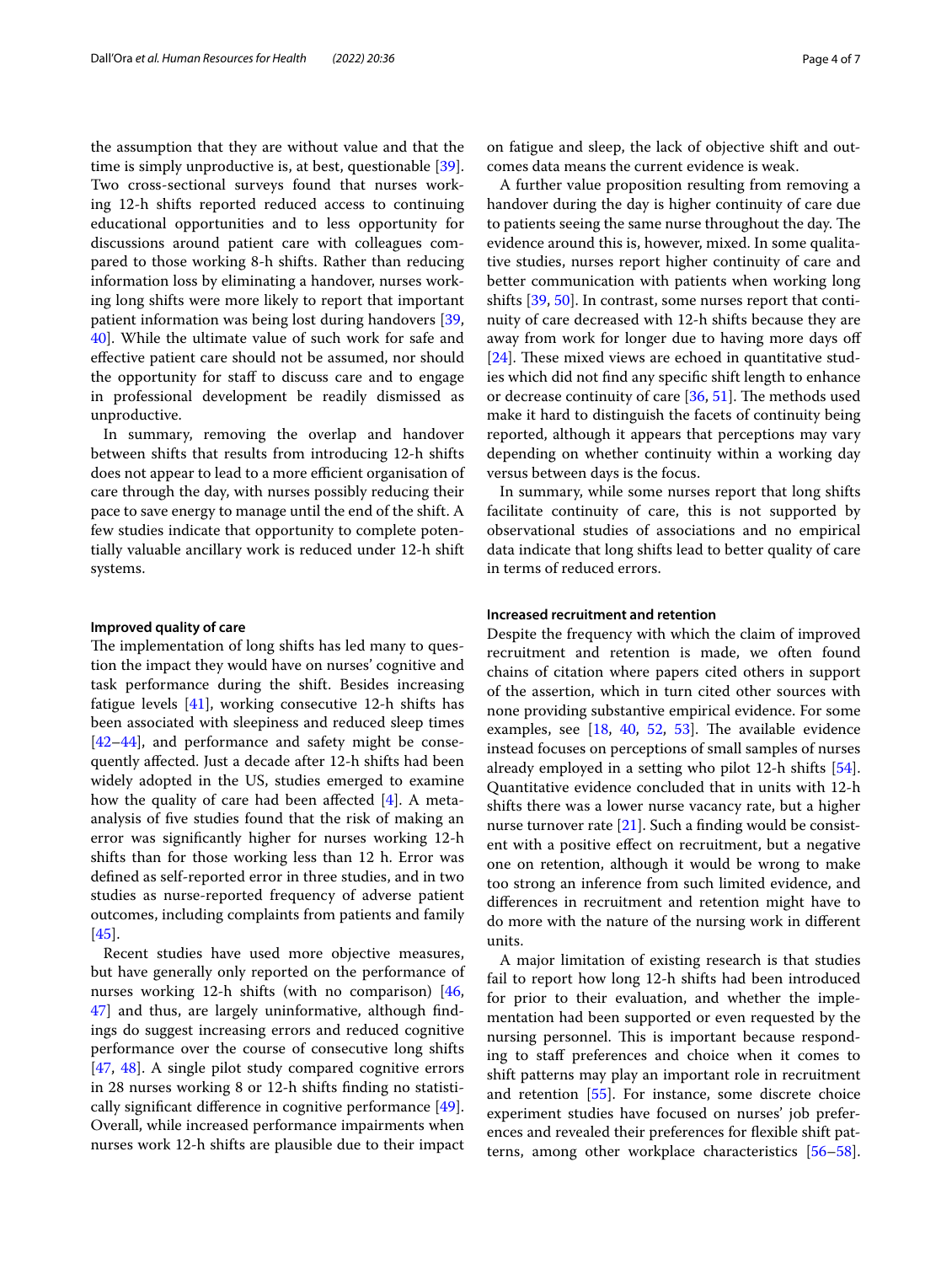Our recent literature review found that a crucial aspect in determining the success of long shifts was buy-in and support from the workforce. When these shifts were introduced as mandatory or as a blanket hospital-wide intervention, nurses were less likely to stay in their job [[24\]](#page-6-1). It is also possible that positive results arise in an early honeymoon period when the staff who expressed a preference are retained, without refecting the sustained efect or preference either in those who continue in the workforce or for new staff [[59\]](#page-6-34).

Although there is no direct evidence relating to staf turnover, a number of studies have investigated the impact of long shifts on nurses' expressed intention to leave, which is a strong predictor of turnover [\[60,](#page-6-35) [61](#page-6-36)]. Large observational studies found that those working 12-h shifts are more (not less) likely to express an intention to leave, although the designs used cannot discount selection effects whereby those with higher turnover intention may be more likely to choose to work longer shifts [\[62](#page-6-37)–[64\]](#page-6-38).

An imbalance between organisational demand and nurse preferences when organising shift patterns may lead to unintended consequences in the longer term. The evidence on nurses' ability to choose and negotiate their shifts is mixed. In some instances, nurses have reported having either complete or some degree of autonomy when choosing shift patterns [\[65](#page-6-39)]. However, in some instances, long shifts are implemented at an organisational level based on service demands rather than staf needs and preferences [[28,](#page-6-6) [66,](#page-6-40) [67](#page-6-41)]. In contrast, the possibility to have choice and fexibility around shift patterns is not only valued by nurses, but also contributes to enhancing their health and wellbeing [\[68](#page-6-42), [69\]](#page-6-43), and possibly recruitment and retention, although the latter have not been explored.

In summary, we found little evidence to support claims that 12-h shifts per se can solve or ameliorate staf shortages, with some evidence suggesting that turnover may be increased. The existing evidence on recruitment and retention seems to point to more complex mechanisms when it comes to shift length, with aspects such as flexibility, choice and preferences playing a crucial role.

#### **Discussion**

In this paper, we have noted the many value propositions that have been made to support the introduction of 12-h shifts in nursing. We have explored the empirical evidence for these propositions and have found little, if any support. While direct measurement of efficiency is limited, the available evidence is consistent with 12-h shifts reducing efficiency. While there is an expressed preference for 12-h shifts in some quarters, it is unclear whether positive findings in relation to staff preference may result from the process of consultation in an attempt to meet staff needs. While there is some indication that the shift pattern may help to recruit staf under some circumstances, there is also evidence suggesting that retaining staf may become more problematic. Whether the turnover intention is increased because of the experience of working 12-h shifts or because staff who are attracted to this working pattern are less committed is unclear. It is possible that both mechanisms could operate simultaneously for diferent members of the workforce. Elements of preference and constraint cannot be ignored on the basis of evidence of negative efects alone, and the improvements that long shifts offer to work-life balance of many nurses cannot be lightly discarded. Forcing nurses to work shift patterns they do not want to or cannot work is likely to lead to dissatisfaction and high turnover.

#### **Limitations of current evidence and future research**

We did not assess studies' quality formally, but note that the majority of studies used to support the value propositions around 12-h shifts have small samples, and are either pilots, service evaluations or before-and-after studies where the level of staff involvement in the decision of introducing 12-h shifts is unclear. While the evidence that links harms to 12-h shifts relative to 8-h shifts is not without limitations, in that most studies rely on self-reported data with cross-sectional designs much of it has been conducted on a large scale with potentially generalisable samples comprising thousands of nursing staf. Nonetheless, the surveys often fail to include important shift work variables, including total number of hours worked per week and nurses' preferences. For some outcomes, for example sickness absence, longitudinal designs and objective data mean that we can be more certain when drawing conclusions. Future studies should further explore the potential for improved shift patterns, considering nurses' preferences and constraints and patient outcomes. Methods from the economics feld, including discrete choice experiments are a promising way forward to inform change in nurses' shift patterns. On the other hand, although giving staff choice and allowing mixed shift patterns within a given unit appears an attractive solution, the limited evidence does suggest that having a mixed shift pattern within one unit might be more resource intensive than deploying a single shift pattern within a unit.

#### **Limitations**

Whilst this is a discussion paper and no formal review methods were applied, we have drawn on reviews undertaken with systematic methods to identify related evidence. While it is possible that other evidence exists, it seems unlikely that individual studies would contradict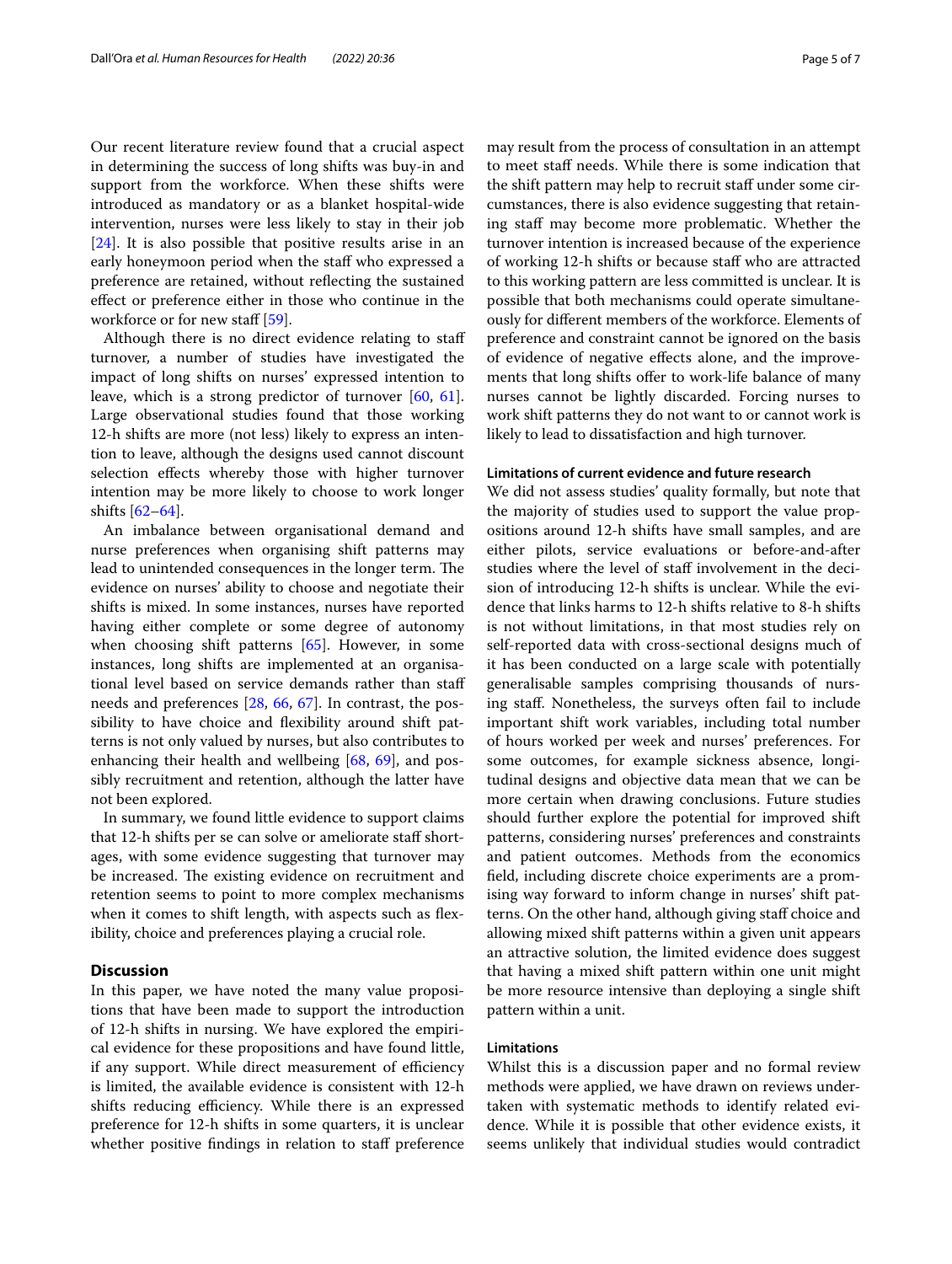our fundamental conclusion: that the evidence for many of the value propositions for 12-h shifts is scant or absent.

#### **Conclusions**

In conclusion, we found that the value propositions that have been advanced in favour of 12-h shifts in nursing are largely unsupported by evidence. While rarely conclusive, there is a considerable body of evidence pointing to direct risks to the quality of patient care and unintended consequences for staf wellbeing associated with longer shifts. Despite this, 12-h shifts persist.

While many of the direct economic arguments for implementing these long shifts based on efficiency and productivity claims should be abandoned, 12-h shifts cannot be simply discounted. Long shifts may indeed have a crucial role in delivering fexibility for both services and accommodating staf choice. If 12-h shifts are of value in supporting such fexibility the true costs of implementing them will have to be recognised and paid if adverse consequences for patients, staff and ultimately the health system itself, are to be avoided. Arriving at 'ideal' shift patterns may involve balancing competing risks for staff and patients and introducing appropriate mitigation to minimise adverse efect and maximise beneft. One such mitigation may require a recognition that increased use of 12-h shifts could require more, not less, staf.

#### **Supplementary Information**

The online version contains supplementary material available at [https://doi.](https://doi.org/10.1186/s12960-022-00731-2) [org/10.1186/s12960-022-00731-2](https://doi.org/10.1186/s12960-022-00731-2).

<span id="page-5-20"></span>**Additional fle 1:** Search strategy.

#### **Acknowledgements**

Not applicable.

#### **Author contributions**

CDO contributed to the conceptualisation of the manuscript, led the drafting of the manuscript. OZE performed the searches and drafted the manuscript. PG was a major contributor in writing and editing the manuscript. All authors read and approved the fnal manuscript.

#### **Funding**

This work was funded by the NIHR Applied Research Collaboration Wessex. The views expressed are those of the author(s) and not necessarily those of the NIHR or the Department of Health and Social Care.

#### **Availability of data and materials**

Not applicable.

#### **Declarations**

**Ethics approval and consent to participate** Not applicable.

#### **Consent for publication**

Not applicable.

#### **Competing interests**

The authors declare they have no competing interests.

#### **Author details**

<sup>1</sup> Innovation Centre, NIHR ARC Wessex, Southampton Science Park, 2 Venture Road, Chilworth, Southampton SO16 7NP, UK. <sup>2</sup> School of Health Sciences, University of Southampton, University Road, Southampton SO17 1BJ, UK.

# Received: 8 February 2022 Accepted: 19 April 2022

#### **References**

- <span id="page-5-0"></span>1. Grifths P, Dall'Ora C, Simon M, Ball J, Lindqvist R, Raferty AM, et al. Nurses' shift length and overtime working in 12 European countries: the association with perceived quality of care and patient safety. Med Care. 2014;52(11):975–81.
- <span id="page-5-1"></span>2. Underwood AB. What a 12-hour shift offers. Am J Nurs. 1975;75(7):1176-8.
- <span id="page-5-2"></span>3. Ganong WL, Ganong JM, Harrison ET. The 12-hour shift: better quality, lower cost. J Nurs Adm. 1976;6(2):17–29.
- <span id="page-5-3"></span>4. Vik AG, MacKay RC. How does the 12-hour shift affect patient care? J Nurs Adm. 1982;12(1):11–4.
- <span id="page-5-4"></span>5. Jones JJ, Brown RM. A survey of the 12-hour nursing shift in 25 North Carolina hospitals. Nurs Manag. 1986;17(5):27–8.
- <span id="page-5-5"></span>6. NHS Evidence. Moving to 12-hour shift patterns: to increase continuity and reduce costs. Basingstoke and North Hampshire NHS Foundation Trust2010.
- <span id="page-5-6"></span>7. Schreyer P, Pilat D. Measuring productivity. OECD Econ Stud. 2001;33(2):127–70.
- <span id="page-5-7"></span>8. Sheiner L, Malinovskaya A. Measuring productivity in healthcare: an analysis of the literature. Hutchins center on fscal and monetary policy at Brookings. 2016.
- <span id="page-5-8"></span>9. Coelli TJ, Rao DSP, O'Donnell CJ, Battese GE. An introduction to efficiency and productivity analysis. Berlin: Springer Science & Business Media; 2005.
- <span id="page-5-9"></span>10. Hussey PS, De Vries H, Romley J, Wang MC, Chen SS, Shekelle PG, et al. A systematic review of health care efficiency measures. Health Serv Res. 2009;44(3):784–805.
- <span id="page-5-10"></span>11. Dixon J, Street A, Allwood D. Productivity in the NHS: why it matters and what to do next. BMJ. 2018;363: k4301.
- <span id="page-5-11"></span>12. Castelli A, Chalkley MJ, Gaughan JM, Rodriguez Santana I. Productivity of the English National Health Service. 2017/18 update. [Discussion paper]. In press 2020.
- <span id="page-5-12"></span>13. Yakusheva O, Rambur B, Buerhaus PI. Value-informed nursing practice can help reset the hospital-nurse relationship. JAMA Health Forum. 2020;1(8): e200931-e.
- <span id="page-5-13"></span>14. Appleby J, Galea A, Murray R. The NHS productivity challenge. Experience from the front line London. The King's Fund. 2014.
- <span id="page-5-14"></span>15. Buchan J, Ball J, Shembavnekar N, Charlesworth A, Health Foundation. Building the NHS nursing workforce in England. Health Foundation. 2020.
- 16. Palmer W, Leone C, Appleby J. Recruitment of nurses from overseas: Exploring the factors afecting levels of international recruitment. The Nuffield Trust. 2021.
- <span id="page-5-15"></span>17. Edwards A. Nurse retention strategy. University of Wisconsin Platteville. 2021.
- <span id="page-5-16"></span>18. McGettrick KS, O'Neill MA. Critical care nurses–perceptions of 12-h shifts. Nurs Crit Care. 2006;11(4):188–97.
- <span id="page-5-21"></span>19. Ose SO, Tjønnås MS, Kaspersen SL, Færevik H. One-year trial of 12-hour shifts in a non-intensive care unit and an intensive care unit in a public hospital: a qualitative study of 24 nurses' experiences. BMJ Open. 2019;9(7): e024292.
- <span id="page-5-17"></span>20. Haller T, Quatrara B, Miller-Davis C, Noguera A, Pannone A, Keim-Malpass J, et al. Exploring perceptions of shift length: a state-based survey of registered nurses. JONA J Nurs Admin. 2020;50(9):449–55.
- <span id="page-5-18"></span>21. Stone PW, Du Y, Cowell R, Amsterdam N, Helfrich TA, Linn RW, et al. Comparison of nurse, system and quality patient care outcomes in 8-hour and 12-hour shifts. Med Care. 2006;44(12):1099–106.
- <span id="page-5-19"></span>22. Harris R, Sims S, Parr J, Davies N. Impact of 12h shift patterns in nursing: a scoping review. Int J Nurs Stud. 2015;52(2):605–34.